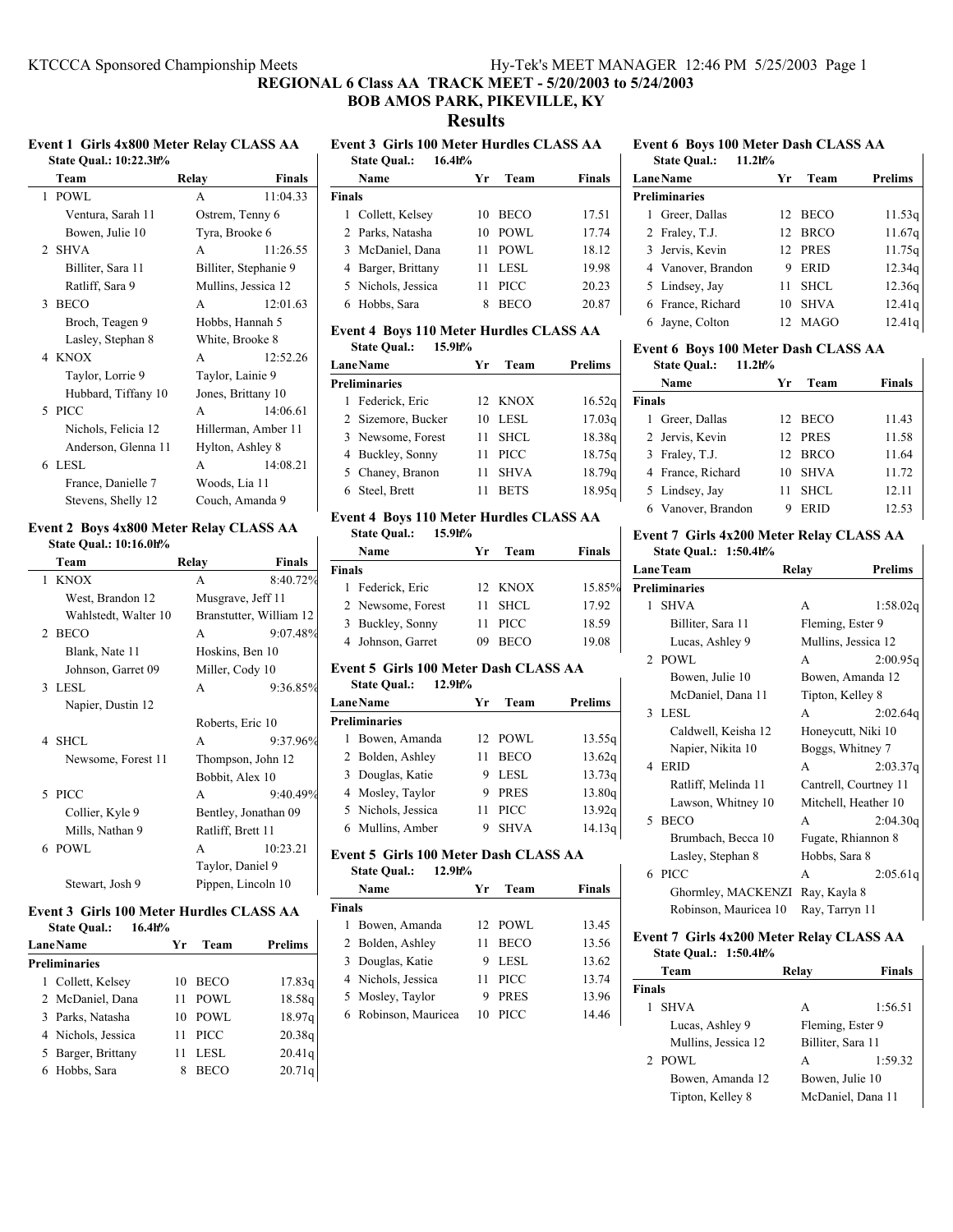**REGIONAL 6 Class AA TRACK MEET - 5/20/2003 to 5/24/2003**

#### **BOB AMOS PARK, PIKEVILLE, KY Results**

| Finals  (Event 7 Girls 4x200 Meter Relay CLASS |                       |         |
|------------------------------------------------|-----------------------|---------|
| 3 BECO                                         | A                     | 2:01.02 |
|                                                | Brumbach, Becca 10    |         |
| Fugate, Rhiannon 8                             | Lasley, Stephan 8     |         |
| 4 ERID                                         | A                     | 2:02.72 |
| Lawson, Whitney 10                             |                       |         |
| Ratliff, Melinda 11                            | Cantrell, Courtney 11 |         |
| 5 PICC                                         | A                     | 2:04.25 |
| Ghormley, MACKENZI                             | Ray, Kayla 8          |         |
|                                                | Robinson, Mauricea 10 |         |
| 6 LESL                                         | A                     | 2:04.85 |
| Caldwell, Keisha 12<br>Honeycutt, Niki 10      |                       |         |
| Napier, Nikita 10                              | Boggs, Whitney 7      |         |

### **Event 8 Boys 4x200 Meter Relay CLASS AA State Qual.: 1:34.8h%**

| <b>LaneTeam</b> |                      | Relay             | <b>Prelims</b>       |
|-----------------|----------------------|-------------------|----------------------|
|                 | <b>Preliminaries</b> |                   |                      |
| 1.              | <b>BECO</b>          | A                 | 1:36.17q             |
|                 | Brumbach, John 11    |                   | Gibson, Jeremiah 11  |
|                 | Greer, Dallas 12     |                   | Robbins, Shawn 10    |
|                 | $2$ PICC             | A                 | 1:42.51q             |
|                 | Mullins, Bobby 12    | Ratliff, Brett 11 |                      |
|                 | Gibson, Anthony 10   |                   | Buckley, Sonny 11    |
|                 | 3 SHCL               | A                 | 1:42.68q             |
|                 | Mahon, Brandon 11    | Cornett, Dan 11   |                      |
|                 | Manning, Xavier 12   | Lindsey, Jay 11   |                      |
|                 | 4 ERID               | A                 | 1:43.86g             |
|                 | Vanover, Brandon 9   |                   | Branham, Chad 12     |
|                 | Mullins, Cody 11     |                   | Vanover, Jeremy 12   |
|                 | 5 LESL               | A                 | 1:43.90q             |
|                 | Napier, Darren 9     | Asher, Jake 10    |                      |
|                 | Young, B.J. 9        | Collett, Josh 9   |                      |
|                 | 6 MAGO               | A                 | 1:50.77q             |
|                 | Jayne, Colton 12     | Morgan, Carlos 11 |                      |
|                 | Jayne, Cameron 9     |                   | Williams, Jarrett 11 |
|                 |                      |                   |                      |

#### **Event 8 Boys 4x200 Meter Relay CLASS AA State Qual.: 1:34.8h%**

|               | 5.0000             |                   |                     |
|---------------|--------------------|-------------------|---------------------|
|               | Team               | Relay             | <b>Finals</b>       |
| <b>Finals</b> |                    |                   |                     |
| 1             | <b>BECO</b>        | A                 | 1:35.52             |
|               | Brumbach, John 11  |                   | Gibson, Jeremiah 11 |
|               | Greer, Dallas 12   |                   | Robbins, Shawn 10   |
|               | 2 PICC             | A                 | 1:40.79             |
|               | Mullins, Bobby 12  | Ratliff, Brett 11 |                     |
|               | Gibson, Anthony 10 |                   | Buckley, Sonny 11   |
|               | 3 SHCL             | A                 | 1:41.21             |
|               |                    |                   | Mahon, Brandon 11   |
|               | Cornett, Dan 11    |                   | Manning, Xavier 12  |
|               | 4 ERID             | A                 | 1:42.19             |
|               | Vanover, Brandon 9 |                   | Branham, Chad 12    |
|               | Mullins, Cody 11   |                   | Vanover, Jeremy 12  |
|               | 5 LESL             | A                 | 1:46.34             |
|               | Asher, Jake 10     | Young, $B.J.9$    |                     |
|               | Collett, Josh 9    |                   | Napier, Dustin 12   |
|               |                    |                   |                     |

|                  |                                          | IXESUILS          |             |               |
|------------------|------------------------------------------|-------------------|-------------|---------------|
|                  | 6 MAGO                                   |                   | А           | 1:57.94       |
| Jayne, Colton 12 |                                          | Morgan, Carlos 11 |             |               |
|                  | Jayne, Cameron 9<br>Williams, Jarrett 11 |                   |             |               |
|                  | Event 9 Girls 1600 Meter Run CLASS AA    |                   |             |               |
|                  | State Qual.: 5:29.6h%                    |                   |             |               |
|                  | Name                                     | Yr                | Team        | <b>Finals</b> |
|                  | 1 Ventura, Sarah                         | 11                | POWL        | 5:47.72       |
|                  | 2 White, Brooke                          | 8                 | <b>BECO</b> | 6:06.12       |
|                  | 3 Muncy, Falon                           | 9                 | <b>BELF</b> | 6:10.36       |

# **Event 10 Boys 1600 Meter Run CLASS AA**

 $\overline{\phantom{a}}$ 

5 Johnson, Mary Beth 9 BELF 6:38.01 6:51.11 6 6:51.11 **Broch, Teagen** 9 **BECO** 6:51.11

|                     | State Oual.: 4:35.3h% |    |             |               |
|---------------------|-----------------------|----|-------------|---------------|
| Name                |                       | Yr | Team        | <b>Finals</b> |
| 1 Blank, Nate       |                       | 11 | <b>BECO</b> | 4:41.02       |
| 2 Ratliff, Brett    |                       | 11 | <b>PICC</b> | 4:54.71       |
| 3 Musgrave, Jeff    |                       | 11 | <b>KNOX</b> | 4:55.01       |
| 4 Hoskins, Ben      |                       | 10 | <b>BECO</b> | 5:09.83       |
| 5 Wahlstedt, Walter |                       | 10 | <b>KNOX</b> | 5:29.11       |
| 6 Roberts, Eric     |                       | 10 | LESL.       | 5:34.21       |

### **Event 11 Girls 4x100 Meter Relay CLASS AA State Qual.: 53.0h%**

| Lane Team           | Relay | <b>Prelims</b>                                                              |
|---------------------|-------|-----------------------------------------------------------------------------|
| Preliminaries       |       |                                                                             |
| <b>POWL</b>         | A     | 55.89g                                                                      |
| Bowen, Julie 10     |       | Bowen, Amanda 12                                                            |
| McDaniel, Dana 11   |       |                                                                             |
| 2 PICC              | A     | 56.02 <sub>q</sub>                                                          |
| Ratliff, Haley 8    |       | Ghormley, MACKENZI                                                          |
| Ray, Kayla 8        |       | Nichols, Jessica 11                                                         |
| 3 SHVA              | A     | 56.48g                                                                      |
| Fleming, Ester 9    |       |                                                                             |
| Mullins, Amber 9    |       |                                                                             |
| 4 BECO              | A     | 56.68g                                                                      |
| Collett, Kelsey 10  |       | Brumbach, Becca 10                                                          |
| Fugate, Rhiannon 8  |       | Lasley, Stephan 8                                                           |
| 5 ERID              | A     | 58.47g                                                                      |
| Ratliff, Melinda 11 |       | Cantrell, Courtney 11                                                       |
| Lawson, Whitney 10  |       | Murphy, Latasha 10                                                          |
| 6 KNOX              | A     | 1:02.55q                                                                    |
| Jones, Brittany 10  |       | Simpson, Courtney 10                                                        |
| Gregory, Becky 12   |       |                                                                             |
|                     |       | Tipton, Kelley 8<br>Lucas, Ashley 9<br>Billiter, Sara 11<br>Smith, Angela 9 |

#### **Event 11 Girls 4x100 Meter Relay CLASS AA State Qual.: 53.0h%**

|               | statt Vual<br><i>JJ</i> .VII/V  |                     |        |
|---------------|---------------------------------|---------------------|--------|
|               | Team                            | Relav               | Finals |
| <b>Finals</b> |                                 |                     |        |
|               | POWL                            | A                   | 55.80  |
|               | Bowen, Amanda 12                | Bowen, Julie 10     |        |
|               | McDaniel, Dana 11               | Tipton, Kelley 8    |        |
|               | 2 PICC                          | A                   | 56.11  |
|               | Ghormley, MACKENZI Ray, Kayla 8 |                     |        |
|               | Ratliff, Haley 8                | Nichols, Jessica 11 |        |
|               |                                 |                     |        |

| <b>SHVA</b><br>3    | 56.92<br>А            |  |
|---------------------|-----------------------|--|
| Lucas, Ashley 9     | Fleming, Ester 9      |  |
| Mullins, Amber 9    | Billiter, Sara 11     |  |
| <b>BECO</b><br>4    | 57.05<br>A            |  |
|                     | Brumbach, Becca 10    |  |
| Fugate, Rhiannon 8  | Lasley, Stephan 8     |  |
| 5 ERID              | 58.65<br>A            |  |
| Ratliff, Melinda 11 | Cantrell, Courtney 11 |  |
| Lawson, Whitney 10  | Murphy, Latasha 10    |  |
| SHCL.<br>6.         | 1:01.25<br>A          |  |
| Smith, Jackie 7     | Stepp, Megan 7        |  |
| Goble, Emay 74      |                       |  |

## **Event 12 Boys 4x100 Meter Relay CLASS AA State Qual.: 45.0h%**

| Team                  | Relay             | <b>Finals</b>       |
|-----------------------|-------------------|---------------------|
| 1 BECO                | A                 | 45.80               |
| Napier, Kevin 12      | Brumbach, John 11 |                     |
| Greer, Dallas 12      | Robbins, Shawn 10 |                     |
| 2 PICC                | A                 | 48.75               |
| Howard, James 12      | Mullins, Bobby 12 |                     |
| Gibson, Anthony 10    | Buckley, Sonny 11 |                     |
| ERID<br>3             | A                 | 49.20               |
| Vanover, Brandon 9    |                   | Vanover, Jeremy 12  |
| Branham, Chad 12      | Mullins, Cody 11  |                     |
| 4 KNOX                | A                 | 49.31               |
| Metcalf, Johnathan 12 | Rice, Kyle 12     |                     |
| Ramsey, Matt 9        | Jackson, David 10 |                     |
| 5 LESL                | A                 | 50.32               |
| Day, Daniel 9         | Asher, Jake 10    |                     |
| Young, $B.J.9$        |                   | Sizemore, Bucker 10 |

## **Event 13 Girls 400 Meter Dash CLASS AA**

| <b>State Oual.: 1:00.8h%</b> |    |             |                |
|------------------------------|----|-------------|----------------|
| <b>LaneName</b>              | Уr | Team        | <b>Prelims</b> |
| <b>Preliminaries</b>         |    |             |                |
| Walls, Candy                 | 10 | POWL        | 1:03.00q       |
| 2 Douglas, Katie             | 9  | LESL        | 1:03.56q       |
| 3 Boggs, Whitney             |    | LESL        | 1:04.72q       |
| 4 Deskins, Brittany          | 9  | <b>SHVA</b> | 1:08.19q       |
| 5 Fugate, Rhiannon           |    | <b>BECO</b> | 1:11.25q       |
| 6 Ratliff, Sara              |    | <b>SHVA</b> | 1:12.61q       |

## **Event 13 Girls 400 Meter Dash CLASS AA State Qual.: 1:00.8h%**

| Name                | Vг | Team        | <b>Finals</b> |
|---------------------|----|-------------|---------------|
| <b>Finals</b>       |    |             |               |
| 1 Walls, Candy      | 10 |             | 1:01.68       |
| 2 Douglas, Katie    | 9  | LESL        | 1:01.92       |
| 3 Boggs, Whitney    |    |             | 1:06.05       |
| 4 Deskins, Brittany | 9  | <b>SHVA</b> | 1:07.44       |
| 5 Fugate, Rhiannon  |    | <b>BECO</b> | 1:10.67       |
| 6 Ratliff, Sara     |    | <b>SHVA</b> | 1:11.68       |
|                     |    |             | POWL<br>LESL  |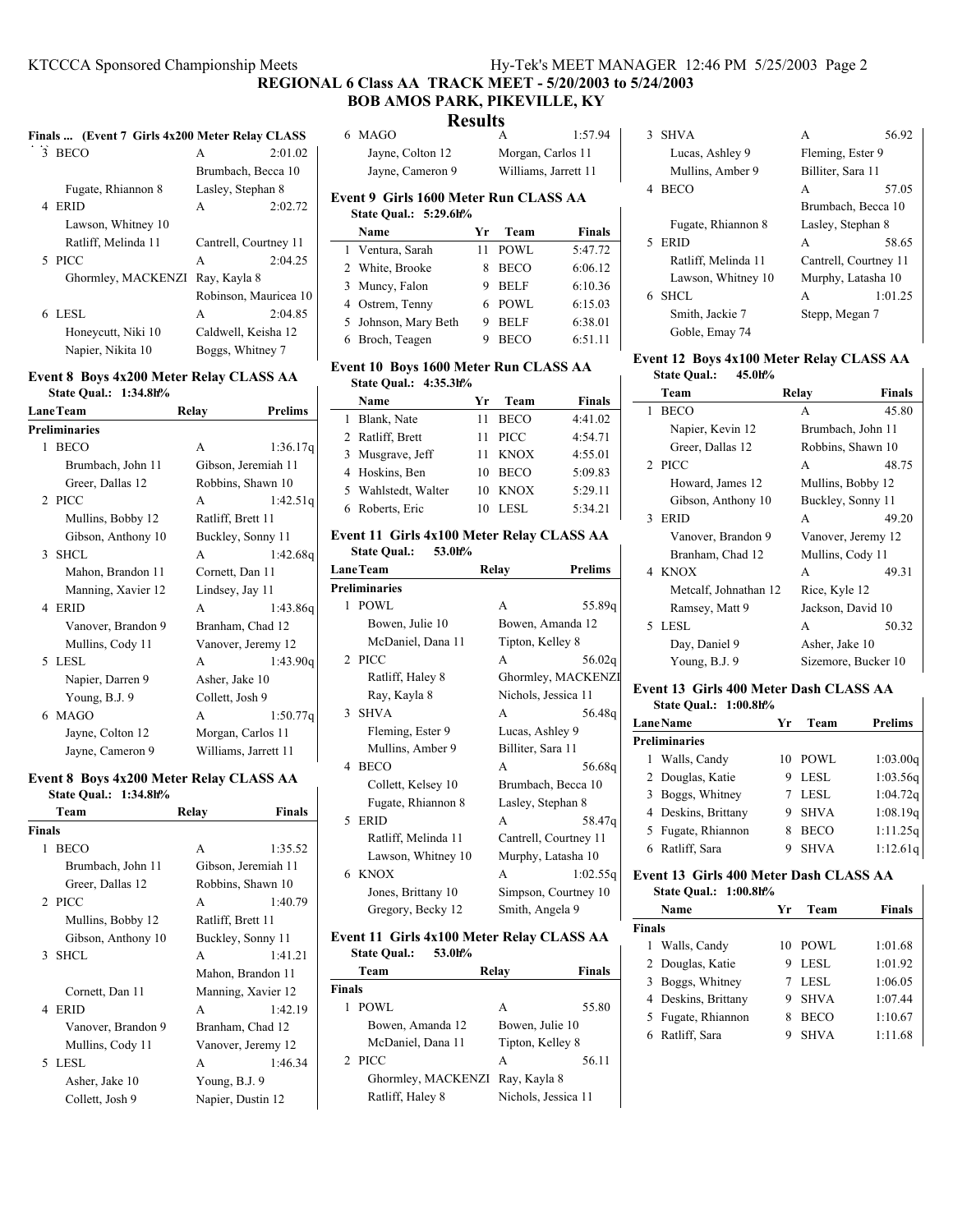**REGIONAL 6 Class AA TRACK MEET - 5/20/2003 to 5/24/2003**

# **BOB AMOS PARK, PIKEVILLE, KY**

**Results**

# **Event 14 Boys 400 Meter Dash CLASS AA**

| 52.0h%<br><b>State Qual.:</b> |    |             |                |
|-------------------------------|----|-------------|----------------|
| <b>Lane Name</b>              | Yr | Team        | <b>Prelims</b> |
| <b>Preliminaries</b>          |    |             |                |
| 1 Brumbach, John              | 11 | <b>BECO</b> | 52.26q         |
| 2 Branstutter, William        |    | 12 KNOX     | 54.15q         |
| 3 West, Brandon               |    | 12 KNOX     | 56.18g         |
| 4 Howard, James               |    | 12 PICC     | 58.02q         |
| 5 Day, Daniel                 | 9  | <b>LESL</b> | 58.28q         |
| 6 Rasor, Josh                 |    | BRCO        | 58.41g         |

### **Event 14 Boys 400 Meter Dash CLASS AA State Qual.: 52.0h%**

|        | Name                   | Уr | Team        | <b>Finals</b> |
|--------|------------------------|----|-------------|---------------|
| Finals |                        |    |             |               |
|        | 1 Brumbach, John       | 11 | <b>BECO</b> | 52.23         |
|        | 2 Branstutter, William |    | 12 KNOX     | 53.69         |
|        | 3 West, Brandon        |    | 12 KNOX     | 56.74         |
|        | 4 Rasor, Josh          | 10 | <b>BRCO</b> | 57.67         |
|        | 5 Howard, James        |    | 12 PICC     | 57.69         |
|        | 6 Day, Daniel          |    | LESL        | 58.92         |

#### **Event 15 Girls 300 Meter Hurdles CLASS AA State Qual.: 48.9h%**

| <b>Lane Name</b>     | Yr | Team        | <b>Prelims</b> |
|----------------------|----|-------------|----------------|
| <b>Preliminaries</b> |    |             |                |
| 1 Collett, Kelsey    | 10 | <b>BECO</b> | 53.23q         |
| 2 Burchett, Molly    | 10 | <b>PRES</b> | 54.84q         |
| 3 Parks, Natasha     | 10 | POWL        | 54.88g         |
| 4 Ratliff, Haley     | 8  | <b>PICC</b> | 55.69g         |
| 5 Hobbs, Sara        | 8  | <b>BECO</b> | 57.47g         |
| 6 Barger, Brittany   |    | LESL        | 59.92g         |

# **Event 15 Girls 300 Meter Hurdles CLASS AA**

| 48.9h%<br><b>State Qual.:</b> |    |             |               |
|-------------------------------|----|-------------|---------------|
| Name                          | Уr | Team        | <b>Finals</b> |
| <b>Finals</b>                 |    |             |               |
| 1 Collett, Kelsey             | 10 | <b>BECO</b> | 52.64         |
| 2 Parks, Natasha              | 10 | POWL        | 53.85         |
| 3 Ratliff, Haley              | 8  | PICC        | 53.90         |
| 4 Burchett, Molly             | 10 | <b>PRES</b> | 54.84         |
| 5 McDaniel, Dana              | 11 | POWL        | 56.38         |
| 6 Hobbs, Sara                 |    | <b>BECO</b> | 56.79         |
|                               |    |             |               |

# **Event 16 Boys 300 Meter Hurdles CLASS AA**

| 41.9h%<br><b>State Qual.:</b> |    |             |                | Finals         |
|-------------------------------|----|-------------|----------------|----------------|
| <b>Lane Name</b>              | Yr | Team        | <b>Prelims</b> | E              |
| <b>Preliminaries</b>          |    |             |                | 2 <sub>1</sub> |
| 1 Federick, Eric              |    | 12 KNOX     | %41.55q        | 3 <sub>1</sub> |
| 2 Robbins, Shawn              | 10 | <b>BECO</b> | 42.62g         | 4 <sup>1</sup> |
| 3 Newsome, Forest             | 11 | <b>SHCL</b> | 45.78g         | 5 N            |
| 4 Manning, Xavier             |    | 12 SHCL     | 46.90q         | 6 F            |
| 5 Jamerson, Nicholas          | 11 | <b>PRES</b> | 46.99g         |                |
| Rice, Kyle<br>6               | 12 | <b>KNOX</b> | 47.85g         |                |

# **Event 16 Boys 300 Meter Hurdles CLASS AA**

|               | 41.9h%<br><b>State Qual.:</b> |                 |             |               |
|---------------|-------------------------------|-----------------|-------------|---------------|
|               | Name                          | Уr              | Team        | <b>Finals</b> |
| <b>Finals</b> |                               |                 |             |               |
|               | 1 Federick, Eric              |                 | 12 KNOX     | 41.58%        |
|               | 2 Jamerson, Nicholas          | 11              | <b>PRES</b> | 44.20         |
|               | 3 Newsome, Forest             | 11              | SHCL.       | 45.51         |
|               | 4 Rice, Kyle                  | 12 <sub>1</sub> | KNOX        | 45.69         |
|               | 5 Manning, Xavier             | 12.             | - SHCL      | 46.10         |
| 6             | Mullins, Bobby                | 12              | <b>PICC</b> | 51.89         |

#### **Event 17 Girls 800 Meter Dash CLASS AA State Qual.: 2:26.1h%**

| Name               | Yг | Team        | <b>Finals</b> |
|--------------------|----|-------------|---------------|
| 1 Douglas, Katie   |    | LESL        | 2:35.95       |
| 2 Mullins, Jessica |    | 12 SHVA     | 2:36.22       |
| 3 Ventura, Sarah   | 11 | POWL        | 2:38.77       |
| 4 White, Brooke    | 8  | <b>BECO</b> | 2:45.79       |
| 5 Ostrem, Tenny    |    | 6 POWL      | 2:48.92       |
| 6 Muncy, Falon     |    | <b>BELF</b> | 2:52.47       |

## **Event 18 Boys 800 Meter Dash CLASS AA**

### **State Qual.: 2:02.0h%**

| Name                   | Yг | Team        | <b>Finals</b> |
|------------------------|----|-------------|---------------|
| 1 Branstutter, William |    | 12 KNOX     | 2:04.70       |
| 2 Blank, Nate          | 11 | <b>BECO</b> | 2:08.24       |
| 3 Hoskins, Ben         | 10 | <b>BECO</b> | 2:10.08       |
| 4 Day, Daniel          | 9  | LESL        | 2:19.91       |
| 5 West, Brandon        |    | 12 KNOX     | 2:27.73       |
| 6 Estridge, Duke       |    | <b>PICC</b> | 2:29.04       |

## **Event 19 Girls 200 Meter Dash CLASS AA State Qual.: 26.8h%**

| <b>LaneName</b>      | Уr | Team        | <b>Prelims</b>     |
|----------------------|----|-------------|--------------------|
| <b>Preliminaries</b> |    |             |                    |
| 1 Bolden, Ashley     | 11 | <b>BECO</b> | 28.26q             |
| 2 Boggs, Whitney     |    | LESL        | 28.58q             |
| 3 Mullins, Jessica   |    | 12 SHVA     | 28.61 <sub>q</sub> |
| 4 Mosley, Taylor     | 9  | <b>PRES</b> | 28.77q             |
| 5 Walls, Candy       | 10 | POWL        | 29.02q             |
| 6 Ray, Kayla         | 8  | <b>PICC</b> | 30.77 <sub>q</sub> |

#### **Event 19 Girls 200 Meter Dash CLASS AA State Qual.: 26.8h%**

| state Qual |                    |    |             |        |
|------------|--------------------|----|-------------|--------|
|            | Name               | Уr | Team        | Finals |
| Finals     |                    |    |             |        |
|            | 1 Bolden, Ashley   | 11 | <b>BECO</b> | 27.61  |
|            | 2 Walls, Candy     | 10 | <b>POWL</b> | 27.84  |
|            | 3 Boggs, Whitney   |    | LESL        | 28.22  |
|            | 4 Mosley, Taylor   | 9  | <b>PRES</b> | 28.34  |
|            | 5 Mullins, Jessica | 12 | <b>SHVA</b> | 28.68  |
|            | 6 Ray, Kayla       | 8  | <b>PICC</b> | 31.11  |
|            |                    |    |             |        |

#### **Event 20 Boys 200 Meter Dash CLASS AA State Qual.: 23.0h%**

| <b>State Qual.:</b>  |     |             |                                                         |
|----------------------|-----|-------------|---------------------------------------------------------|
| <b>LaneName</b>      | Уr  | Team        | <b>Prelims</b>                                          |
| <b>Preliminaries</b> |     |             |                                                         |
| Greer, Dallas        |     |             | 23.17q                                                  |
| 2 Federick, Eric     |     |             | 23.47 <sub>q</sub>                                      |
| 3 Thomas, Brandon    |     |             | 23.62q                                                  |
| 4 Brumbach, John     | 11  | <b>BECO</b> | 24.00q                                                  |
| 5 Jervis, Kevin      |     |             | 24.20q                                                  |
| Fraley, T.J.         | 12. |             | 24.21g                                                  |
|                      |     | 23.0h%      | 12 BECO<br>12 KNOX<br>12 BRCO<br>12 PRES<br><b>BRCO</b> |

#### **Event 20 Boys 200 Meter Dash CLASS AA State Qual.: 23.0h%**

|               | Name              | Уr | Team        | <b>Finals</b> |  |
|---------------|-------------------|----|-------------|---------------|--|
| <b>Finals</b> |                   |    |             |               |  |
|               | 1 Thomas, Brandon |    | 12 BRCO     | 23.18         |  |
|               | 2 Federick, Eric  |    | 12 KNOX     | 23.40         |  |
|               | 3 Greer, Dallas   |    | 12 BECO     | 23.73         |  |
|               | 4 Brumbach, John  | 11 | <b>BECO</b> | 23.95         |  |
|               | 5 Jervis, Kevin   |    | 12 PRES     | 24.10         |  |
|               | 6 Fraley, T.J.    |    | 12 BRCO     | 24.20         |  |

#### **Event 21 Girls 3200 Meter Run CLASS AA State Qual.: 12:26.2h%**

| Name               | Yг | Team        | Finals   |
|--------------------|----|-------------|----------|
| 1 Ventura, Sarah   | 11 | POWL        | 13:00.53 |
| 2 White, Brooke    | 8  | <b>BECO</b> | 14:05.63 |
| 3 Tyra, Brooke     |    | 6 POWL      | 14:39.20 |
| 4 Hobbs, Hannah    | 5  | <b>BECO</b> | 15:44.39 |
| 5 Music, Chanel    | 10 | <b>PRES</b> | 15:58.62 |
| 6 Spurlock, Kindra | 9  | <b>PRES</b> | 16:11.61 |
|                    |    |             |          |

#### **Event 22 Boys 3200 Meter Run CLASS AA State Qual.: 10:16.0h%**

|  | State Qual.: 10:16.0h% |    |             |               |
|--|------------------------|----|-------------|---------------|
|  | Name                   | Vr | Team        | <b>Finals</b> |
|  | 1 Blank, Nate          | 11 | <b>BECO</b> | 10:27.24      |
|  | 2 Musgrave, Jeff       | 11 | <b>KNOX</b> | 11:27.97      |
|  | 3 Ratliff, Brett       | 11 | <b>PICC</b> | 11:44.52      |
|  | 4 Faulkner, Ryan       | 9  | <b>KNOX</b> | 12:20.65      |
|  | 5 Williams, Jarrett    | 11 | <b>MAGO</b> | 12:33.57      |
|  | 6 Johnson, Garret      | 09 | <b>BECO</b> | 12:41.26      |

## **Event 23 Girls 4x400 Meter Relay CLASS AA State Qual.: 4:15.6h%**

| Team                  | Relay            | Finals              |
|-----------------------|------------------|---------------------|
| <b>BECO</b><br>1      | A                | 4:47.12             |
| Broch, Teagen 9       |                  | Collett, Kelsey 10  |
| Fugate, Rhiannon 8    |                  | Lasley, Stephan 8   |
| 2 KNOX                | A                | 4:54.13             |
| Wade, Alex 9          | Taylor, Lainie 9 |                     |
| Taylor, Lorrie 9      |                  | Hubbard, Tiffany 10 |
| 3 POWL                | A                | 4:57.48             |
| Ostrem, Tenny 6       | Tipton, Kelley 8 |                     |
| Tyra, Brooke 6        | Bowen, Julie 10  |                     |
| 4 SHVA                | A                | 5:01.10             |
| Billiter, Stephanie 9 |                  | Deskins, Brittany 9 |
| Ratliff, Sara 9       | Lucas, Ashley 9  |                     |
|                       |                  |                     |